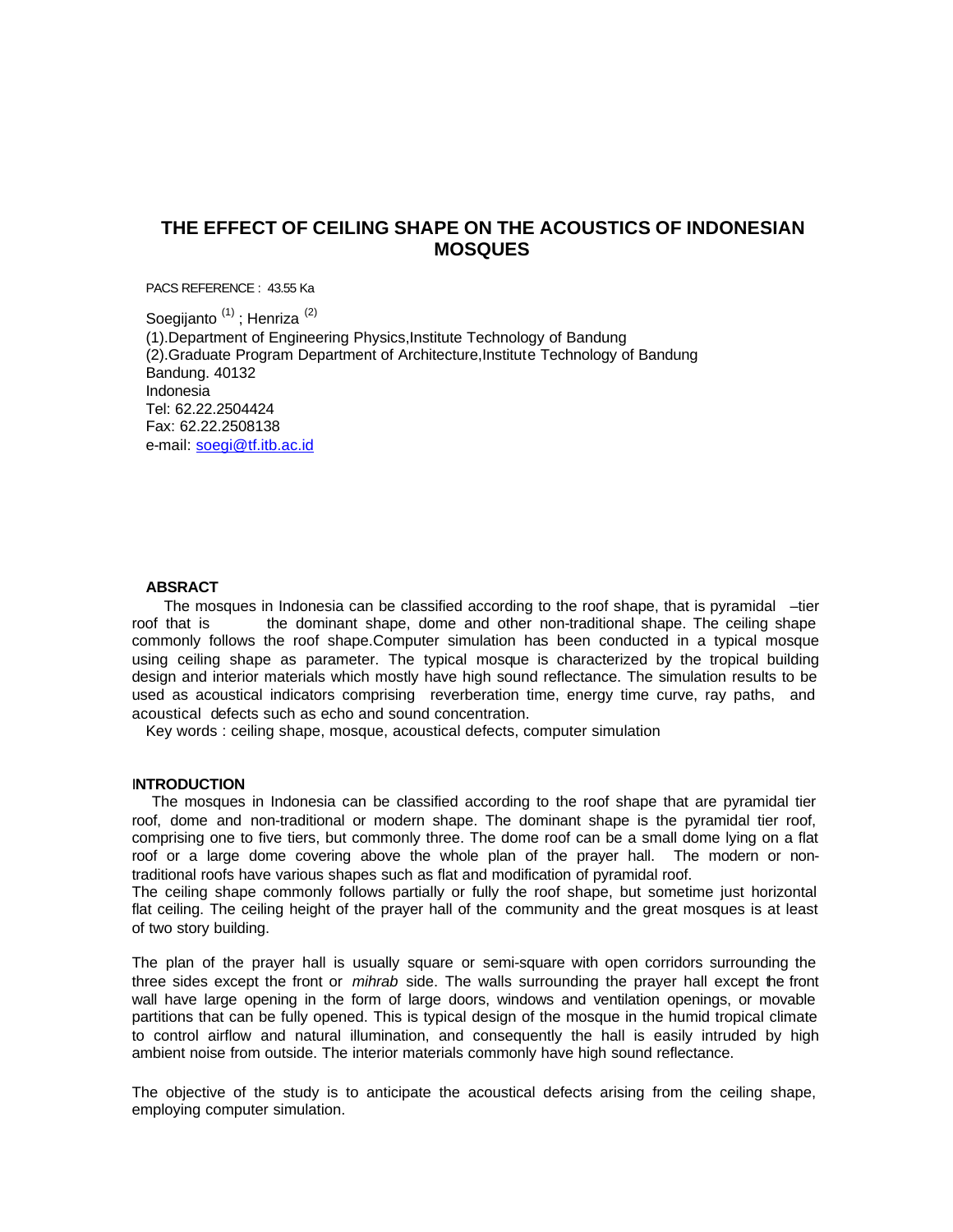## **THE TYPICAL MOSQUE**

 The computer simulation has been conducted on typical mosque using ceiling shape as parameter. The typical mosque is characterized by the humid tropical design comprising relatively high ceiling and large openings on the walls except the front wall. The size of the typical mosque corresponding to the community mosque with prayer hall area of 25 m x 25 m, ceiling height of 8 m, surrounded by open corridors except the front or *qibla* side.

The interior materials consisting of wood for the main floor and carpet for the mezzanine floor, plastered masonry wall, glass pane for windows and soft board panel, for ceiling.

There are five ceiling shapes to be used as parameter, comprising :

- (a) Flat ceiling
- (b) Dome roof, with 15 m dome diameter
- (c) Large dome roof, with 25 m dome diameter
- $(d)$  Single tier-pyramidal ceiling, with 30 $^{\circ}$  ceiling slope
- (e) Three tiers-pyramidal ceiling, with  $30^{\circ}$ ,  $45^{\circ}$ ,  $60^{\circ}$  ceiling slopes

The sections of each ceiling shape can be seen in Figure 1.



Figure 1. Section of the five ceiling shape

A loudspeaker as a sound source was placed above the platform which is located at the *mihrab*, with omni-directional characteristics or directivity factor  $Q = 1$  and sensitivity 90 dB (1m, 1watt). The background noise is 50 dBA.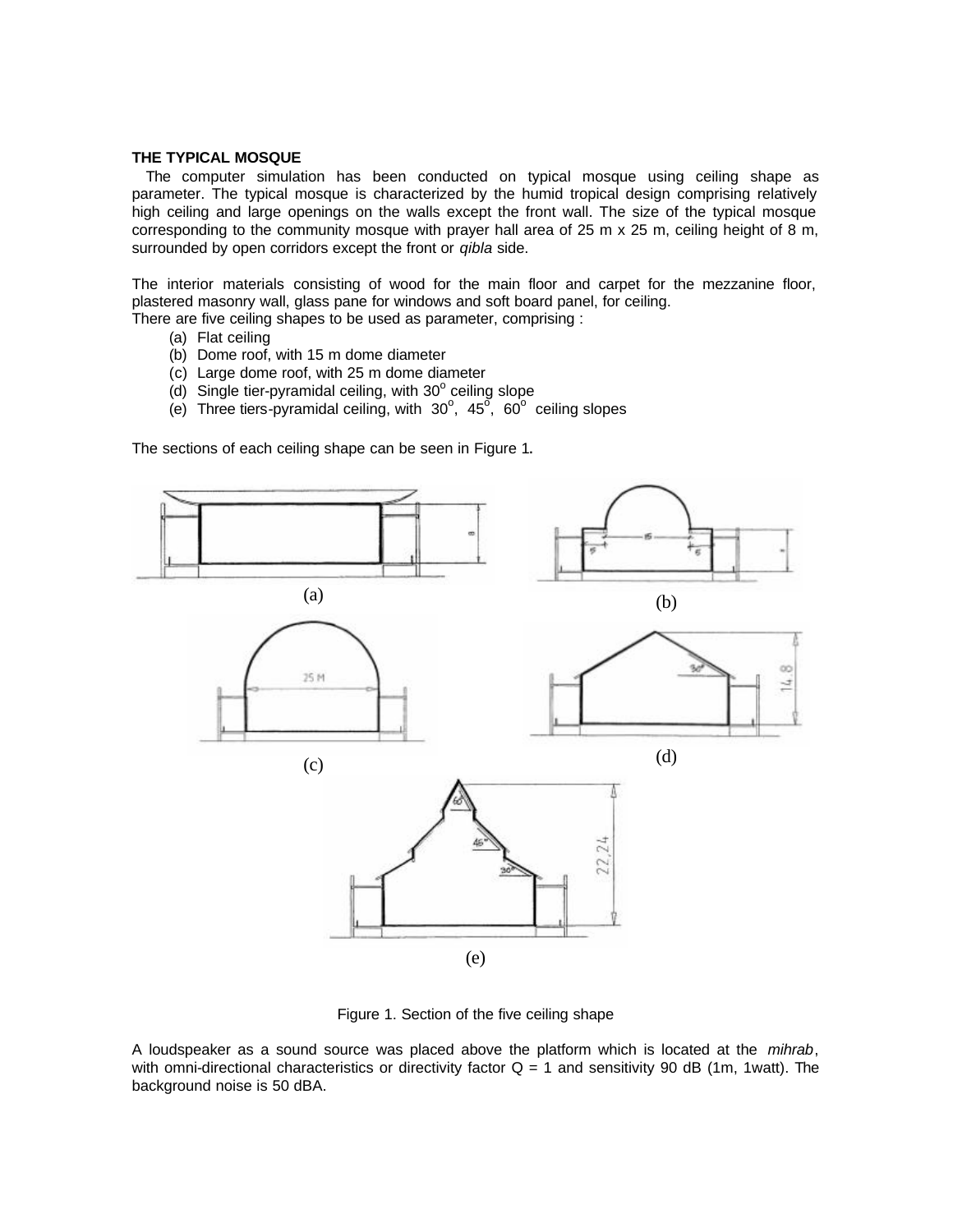## **SIMULATION PROCEDURE**

 The simulations were conducted for fully occupied prayer hall, representing Friday prayer, with all the doors are fully opened

The duration of the simulated Energy Time Curve or reflectogram is 200 ms starting after the arrival of direct sound and the number of reflection considered for a given beam was three or three bounces involving three reflective surfaces. The total number of points to be simulated was 8, comprising 6 points on the main floor and 2 points at the balcony. See Figure 2.



Figure 2, Location of simulation points.

The points were positioned at 0.75 m above the floor, corresponding to the average ear height of the congregations. The simulation results to be analyzed comprising of Sabine reverberation time, energy time curve, ray tracing, and acoustical defects such as echo and sound concentrations

# **SIMULATION RESULTS AND ANALYSIS**

#### Reverberation Time

.

 The reverberation time for fully occupied prayer hall were mostly higher compared to the desired one (see Table 1) for all types of ceiling shapes, at the frequencies up to 1 k Hz and the discrepancies increases with the room volume, while at 2k and 4k Hz the reverberation time were slightly lower. This is due to the low absortance of the interior materials at low and mid frequencies, and the increasing room volume.

| Ceiling<br>Shape | Volume<br>m <sup>3</sup><br>% |     | Reverberation time (s)<br>Simulation results<br>Desired |     |     |     |     |     |     |
|------------------|-------------------------------|-----|---------------------------------------------------------|-----|-----|-----|-----|-----|-----|
|                  |                               |     |                                                         |     | 125 | 250 | 500 | 1k  | 2k  |
| (a)              | 5225                          | 100 | 0.95                                                    | 1.1 | 0.9 | 1.0 | 0.9 | 0.8 | 0.8 |
| (b)              | 6046                          | 116 | 0.95                                                    | 1.1 | 1.0 | 1.1 | 1.0 | 0.9 | 0.8 |
| $\rm(c)$         | 8761                          | 168 | 1.0                                                     | 1.5 | 1.3 | 1.4 | 1.3 | 1.1 | 1.0 |
| (d)              | 6656                          | 127 | 1.0                                                     | 1.3 | 1.2 | 1.2 | 1.1 | 1.0 | 0.9 |
| $\rm(e)$         | 7003                          | 134 | 1.0                                                     | 1.3 | 1.2 | 1.3 | 1.2 | 1.0 | 0.9 |

Table 1, Desired and simulation results of reverberation time

#### Energy Time Curve

 The ETC produced at the test points for each ceiling shape showed the level of direct and reflected rays and its arrival times. The reflected rays potential of producing echoes can be identified by the arrival time different of more than 50 ms[1],[2] and sound level different of less than 10 dB compared to the direct ray and higher by several dB to the ray group in front of and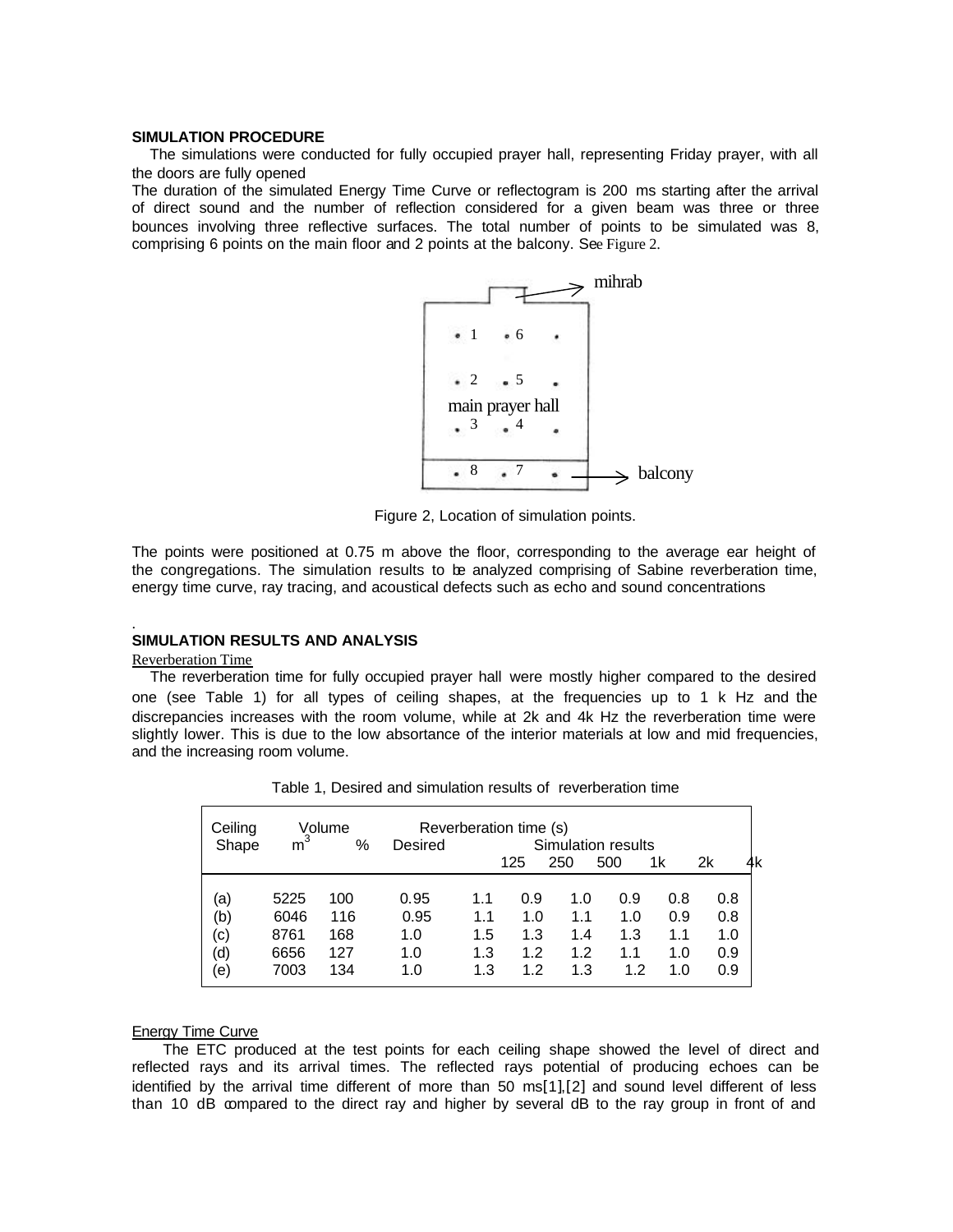behind it. For illustration, two simulation results of reflectogram of test point no. 6 of ceiling shape (a) – the flat ceiling, and test point no.4 of ceiling shape (e)- the three tiers-pyramidal ceiling, are shown in Figure 3.a and 3.b. respectively. As shown in Figure 3.a.there was no reflected ray potential of producing echo, while in Figure 3.b. there were several of it.



of producing echo

The surfaces encountered by the reflected rays cannot be identified in the reflectogram; instead it can be done in the ray- tracing diagram.

# Ray Path.

 Simulation result of ray tracing were displayed in a tabular form as well as in a ray-tracing diagram. The table comprising of reflection arrival time starting from the direct ray, number of reflection of each reflected ray and the surfaces encountered, and its sound level. For example, a table of simulation result of test point no.3- ceiling shape (e),

comprising 44 reflected rays, of which 32 rays are involving ceiling reflection or 72% of the total reflected rays. One of the rays ex. ray number 18, arriving 44 ms after the direct ray, number of reflection is one and sound level of 77 dB. The sound level of the direct ray was 84 dB and of the ray group before and after the ray number 18 are several dB below 77 dB, this ray is potential to generate echo. The ray diagram of this ray is illustrated in Figure 4which showing the effect of inclined high ceiling on the ray path



Figure 4. Ray tracing diagram of a ray for ceiling shape (e)

 . Another example is for point no, 5, ceiling shape (b), the table comprising 39 reflected rays, of which 30 rays involving ceiling reflection or 77% of the total reflected rays. Rays number 32 to 37; have the same arrival time of 139 ms, three times of reflection and 71 dB sound levels. These rays can produced sound concentration as focused echo. The ray diagram of these rays is illustrated in Figure 5,which showing the effect of dome ceiling on the ray path.